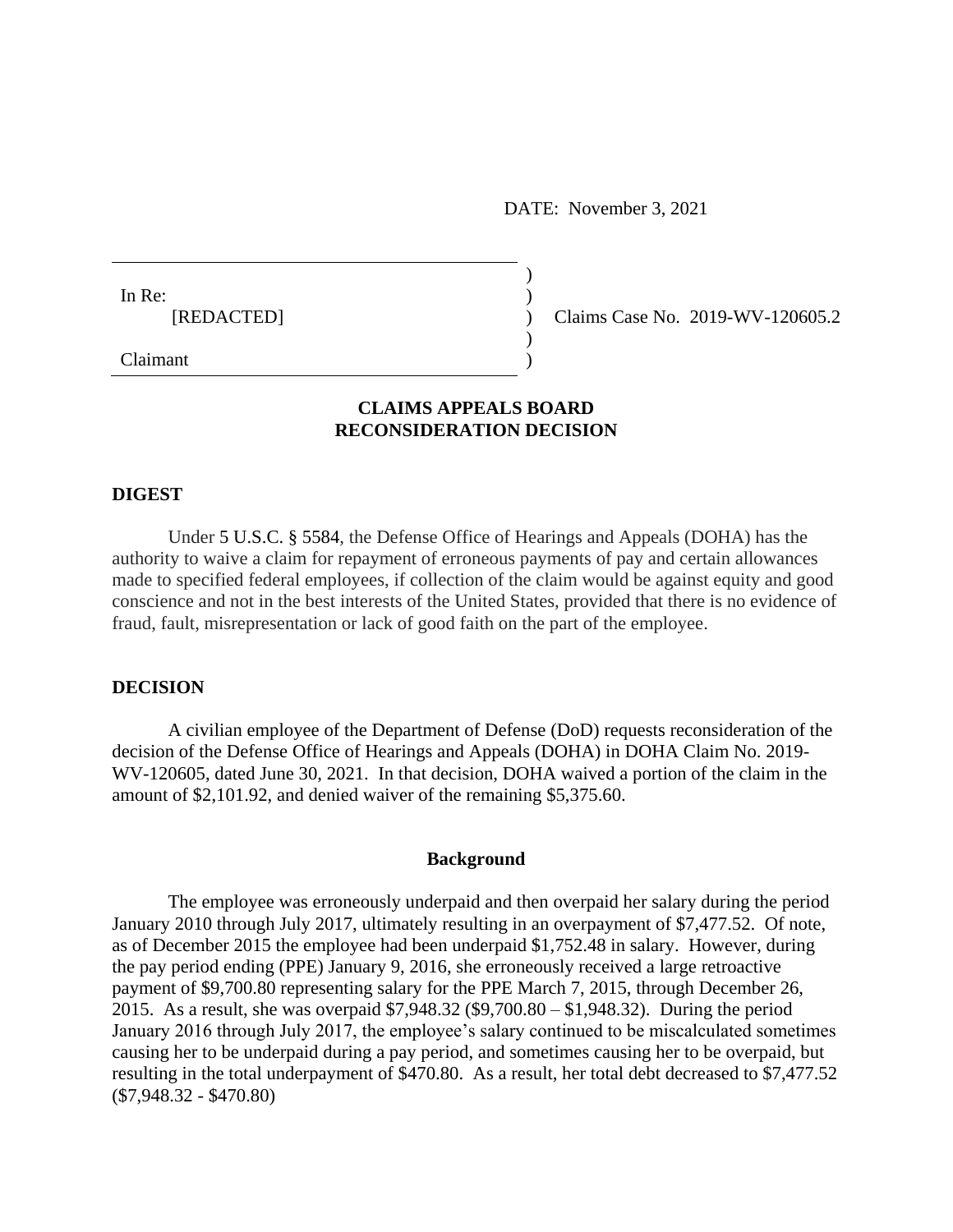The employee requested waiver of the debt and the Defense Finance and Accounting Service (DFAS) recommended partial waiver in the amount \$2,101.92, based on the employee's acknowledgement that she knew was being overpaid as of October 4, 2014.

 The DOHA adjudicator specifically detailed all underpayments and overpayments of salary during the period in question. The adjudicator followed the recommendation of DFAS, and waived \$2,101.92 of the employee's debt, and denied waiver of \$5,375.60. The adjudicator found that once the employee was aware on October 4, 2014, that she had been overpaid, she should have should have questioned any large overpayments she received after she knew she was being overpaid. Therefore, even though the employee stated that she was not aware of the retroactive payments being made to her were in fact overpayments until she received an email dated October 1, 2019, she should have at least questioned her entitlement to receive the \$9,700.80 retroactive payment she received in the PPE January 9, 2016.

In her request for reconsideration, the employee states that she had no idea that she was being overpaid after 2014. She states that the error regarding the overpayment of the cost of living allowance (COLA) for her colleagues was forgiven. She attaches a memorandum from her command to DFAS dated October 14, 2014, concerning 16 employees who were overpaid COLA since January 2012. Her command gives its endorsement for waiver of those employees' debts. The employee states that her salary issues came after her colleagues' debts were forgiven. She also attaches her leave and earnings statement (LES) for the PPE January 9, 2016, and requests to see the proof that she received such a large retroactive payment in the amount of \$9,700.80 for the PPE March 7, 2015, through December 26, 2015.

## **Discussion**

Under 5 U.S.C. § 5584, we have the authority to waive collection of erroneous payments of pay and certain allowances made to specified federal employees, if collection of the claim would be against equity and good conscience and not in the best interests of the United States, provided there is no indication of fraud, fault, misrepresentation, or lack of good faith on the part of the employee. *See* Department of Defense Instruction (Instruction) 1340.23 (February 14, 2006). A waiver usually is not appropriate when an employee knows, or reasonably should know, that a payment is erroneous. The employee has a duty to notify an appropriate official and to set aside the funds for eventual repayment to the government, even if the government fails to act after such notification. *See* ¶ E4.1.4. In addition, a waiver generally is not appropriate when an employee who receives a significant unexplained increase in pay or allowances, or of any other unexplained payment of pay or allowances, does not attempt to obtain a reasonable explanation from an appropriate official. The employee has a duty to ascertain the reason for the payment and to set aside the funds in the event that repayment should be necessary. *See* Instruction ¶ E4.1.5.

We have consistently held that an employee is considered to be aware of an erroneous overpayment when in possession of information which reasonably suggests that the validity of the payments received may be in question. Once an employee receives such information which reasonably suggests that the validity of salary payments may be in issue, they should set aside the overpayment for return to the government of any excess amounts received from that time